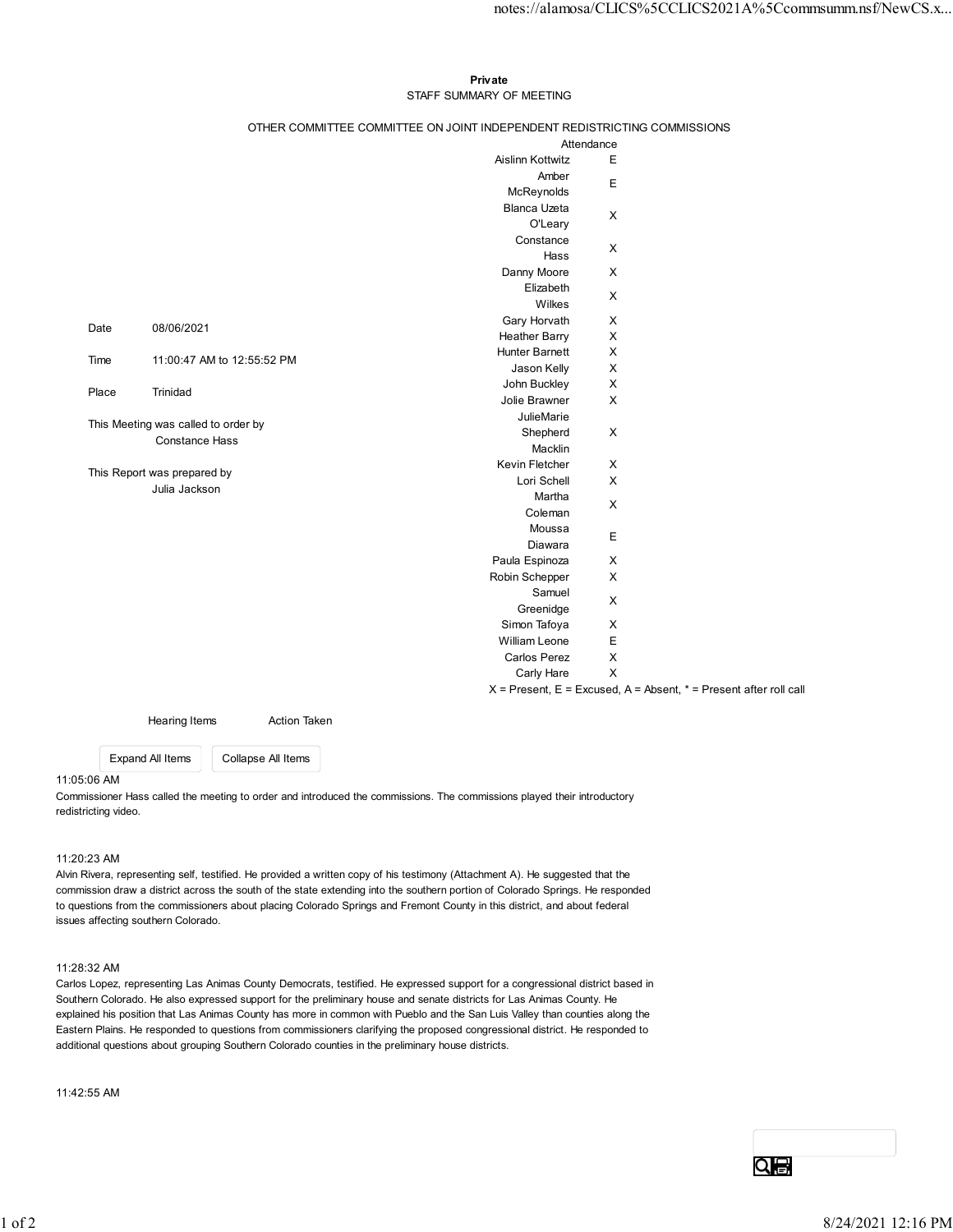Ms. Pamela Espinoza, representing self, testified. She expressed support for a Southern Colorado district submitted in a map from citizens of Pueblo. She discussed employment centers and veterans programs in Southern Colorado. She noted different types of agriculture in the southern and northern parts of the state. Ms. Espinoza responded to questions from commissioners about the different needs of Hispanics in Southern Colorado, about Hispanic-serving institutions in Southern Colorado and workforce development, and about similarities between Colorado Springs and Southern Colorado. She also answered a question about four-day school weeks.

### 11:57:12 AM

Mrs. Kimberly Gonzales, representing Las Animas-Huerfano Counties District Health Department, testified. She discussed the work of her health department, noting that it also provides some services to Custer County. She asked that Las Animas and Huerfano Counties be kept together in congressional and state legislative districts because of the many services and programs they share. She responded to questions about meeting Voting Rights Act concerns in Southern Colorado.

#### 12:03:09 PM

Ms. Jennifer Yates, representing Huerfano-Las Animas Counties Early Childhood Council, testified. She discussed the work of the Early Childhood Council, noting that Huerfano and Las Animas Counties work together. She asked that the different needs of rural counties be considered in drawing maps.

#### 12:06:15 PM

Theresa Trujillo, representing self, testified. She discussed her roots in Southern Colorado and asked the commission to consider a Southern Colorado congressional district. She discussed shared communities of interest in Southern Colorado, including military installations. She responded to questions about Fort Carson and Pinon Canyon, and about how to aggregate diverse Latinx/Hispanic populations in Colorado. She also answered questions about including parts of El Paso County in a Southern Colorado congressional district and about shared transportation needs.

#### 12:21:23 PM

Mrs. Trish Leone, representing self, testified. She expressed her concern with the preliminary state house map, which splits Otero County along the Arkansas River. She explained that Otero and Crowley Counties share many resources and services and asked that the two be kept together. She responded to questions about what her area has in common with other parts of the state. She also clarified that she supports congressional districts for Eastern and Western Colorado.

### 12:32:30 PM

Joe Latino, representing self, testified. He discussed Southern Colorado areas tied to Pueblo in drawing state legislative districts and suggested that Pueblo be divided into fewer districts. He responded to questions from commissioners. He clarified the communities he was referencing, including Boone, Avondale, and Colorado City.

#### 12:39:46 PM

H.L. Bowman, representing self, testified. He discussed the politics and rural nature of Las Animas County.

#### 12:40:58 PM

Phillip Rico, Mayor of Trinidad, testified. He discussed the importance of having congressional representatives visit the area and be attentive to it. He also discussed his concerns with the state legislative maps, explaining that Las Animas County has more in common with Huerfano County than Crowley County. He responded to questions about the benefits of a more competitive congressional race, about creative districts and creative industries, and about the recreation industry in Southern Colorado. He also answered a question about his area's connections to New Mexico and clarified how he would prefer state house districts be drawn.

12:55:52 PM The committee adjourned.

Qe